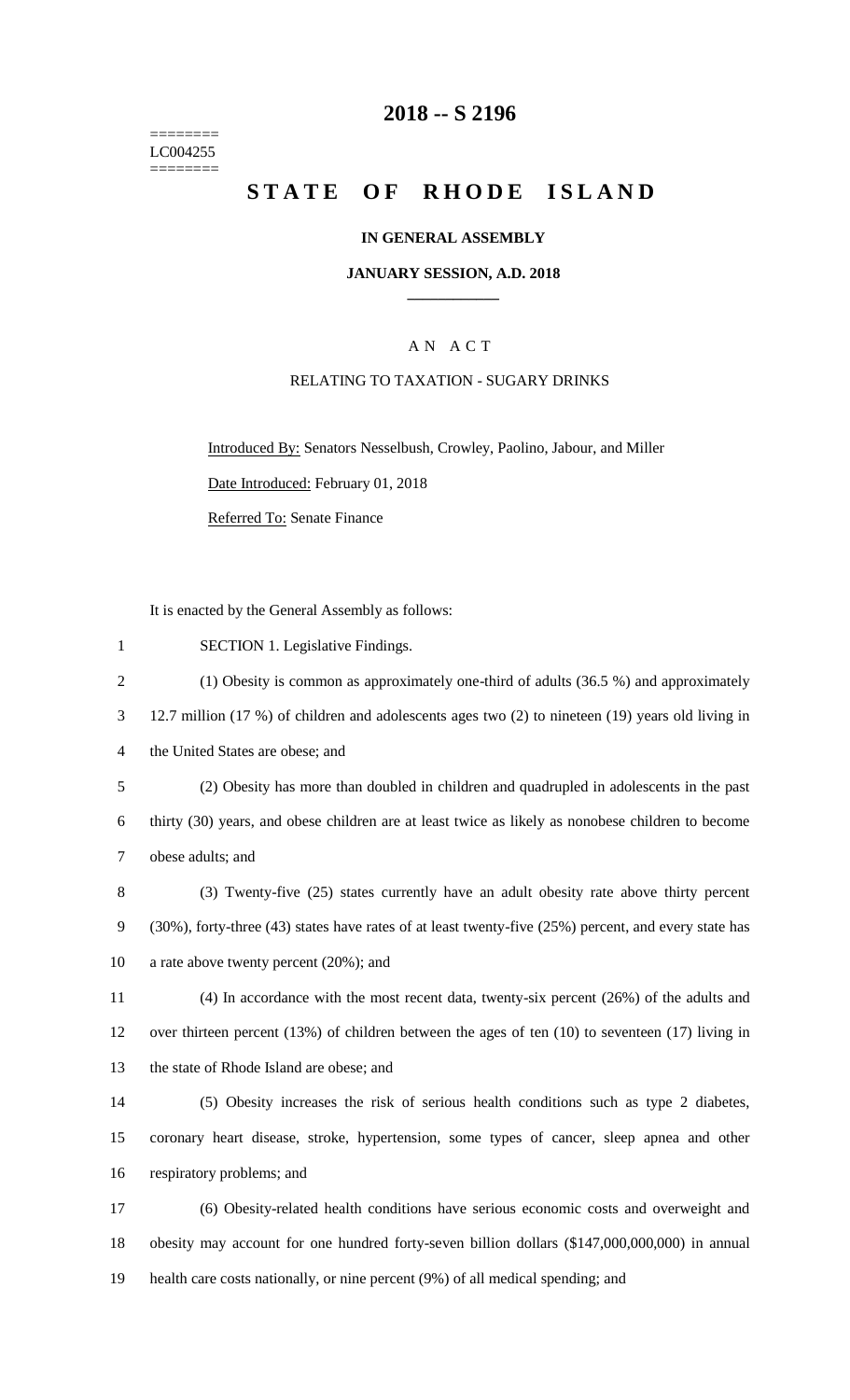(7) In the United States, roughly one-half (1/2) of these costs may be paid by Medicare and Medicaid, meaning taxpayers absorb the costs for health care associated with obesity treatment; and

 (8) Medicare and Medicaid spending would be eight and one-half percent (8.5%) and eleven and eight-tenths percent (11.8%) lower, respectively, in the absence of obesity-related spending

 (9) There is sufficient scientific evidence that regular consumption of sugary drinks causes excess weight gain and these beverages are unique contributors to obesity and type 2 diabetes; and there is sufficient scientific evidence that reducing sugary drink consumption will have a significant impact on the prevalence of obesity and obesity-related diseases such as type 2 diabetes and other metabolic diseases; and

 (10) Sugary drinks are the single largest source of added sugars in the American diet and an average twenty ounce (20 oz.) sugary drink, such as soda, contains fifteen (15) to eighteen (18) teaspoons of sugar and upwards of two hundred forty (240) calories; and

 (11) The American Heart Association recommends limiting the amount of added sugars adults consume to no more than half of their daily discretionary calorie allowance and for most American women, that is no more than one hundred (100) calories per day, or about six (6) teaspoons of sugar, and for men, it is one hundred fifty (150) calories per day, or about nine (9) teaspoons; and

 (12) The American Heart Association recommends that a person eating a two thousand (2,000) calorie diet consume no more than four hundred fifty (450) calories from sugary drinks per week and if adults are sedentary, their consumption should be lower; and

 (13) Taxes and subsidies on food can influence consumption and it is recommended that taxes should be implemented as part of a comprehensive strategy to prevent obesity; and

 (14) In the case of sugary drinks, research suggests that a 10 percent (10%) increase in 26 their prices may lead to an eight to ten percent  $(8 - 10\%)$  reduction in sugary drink purchases.

 SECTION 2. TITLE 44 of the General Laws entitled "TAXATION" is hereby amended by adding thereto the following chapter:

- 29 CHAPTER 70 SUGARY DRINKS TAX **44-70-1. Short title.** This chapter shall be known and may be cited as the "Sugary Drinks Tax". **44-70-2. Legislative Intent.**
- It is the intent of the general assembly, by adopting a sugary drinks tax and creating the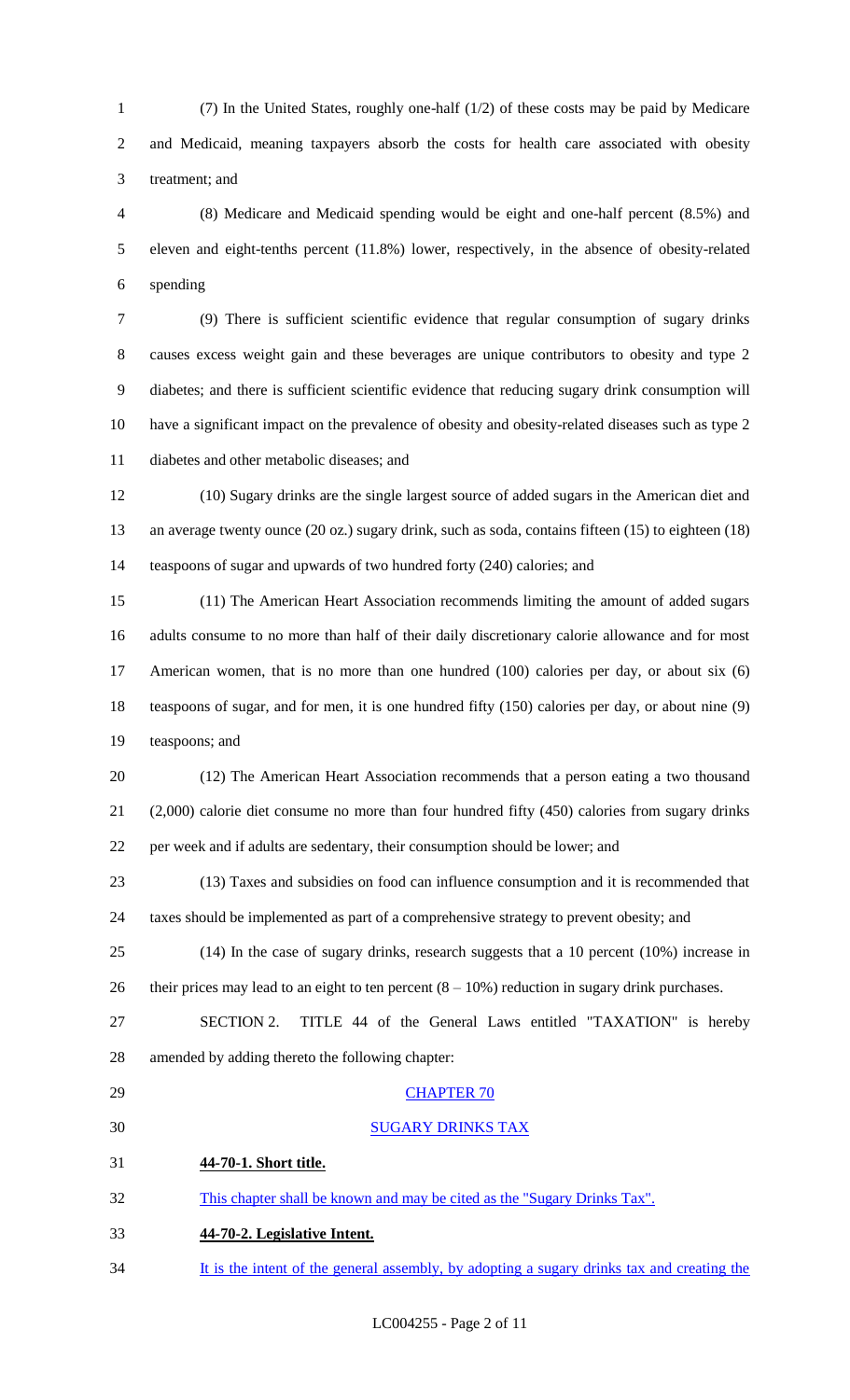1 children's health promotion fund, to diminish the human and economic costs of obesity in the 2 state of Rhode Island. The intent is to discourage excessive consumption of sugary drinks and to 3 create a dedicated revenue source for programs designed to benefit public health and wellness. 4 **44-70-3. Definitions.** 5 As used in this chapter, the following words and terms shall have the following meanings 6 unless the context clearly indicate another or different meaning or intent: 7 (1) "Beverage for medical use" means a beverage suitable for human consumption and 8 manufactured for use as an oral nutritional therapy for persons who cannot absorb or metabolize 9 dietary nutrients from food or beverages, or for use as an oral rehydration electrolyte solution for 10 infants and children formulated to prevent or treat dehydration due to illness. "Beverage for 11 medical use" shall also mean a "medical food" as defined in section 5(b)(3) of the Orphan Drug 12 Act (21 U.S.C. 360ee(b)(3)); this chapter defines medical food as "a food which is formulated to 13 be consumed or administered externally under the supervision of a physician and which is 14 intended for the specific dietary management of a disease or condition for which distinctive 15 nutritional requirements, based on recognized scientific principles, are established by medical 16 evaluation." "Beverage for medical use" shall not include drinks commonly referred to as "sports" 17 drinks" or any other common names that are derivations thereof. 18 (2) "Bottle" means any closed or sealed container regardless of size or shape, including, 19 without limitation, those made of glass, metal, paper, plastic, or any other material or 20 combination of materials. 21 (3) "Bottled sugary drink" means any sugary drink contained in a bottle that is ready for 22 consumption without further processing such as, without limitation, dilution or carbonation. 23 (4) "Caloric sweetener" means any caloric substance suitable for human consumption that 24 humans perceive as sweet and includes, without limitation, sucrose, fructose, glucose, fruit juice 25 concentrate or other sugars. "Caloric sweetener" excludes noncaloric sweeteners. For purposes of 26 this definition, "caloric" means a substance which adds calories to the diet of a person who 27 consumes that substance. 28 (5) "Consumer" means a person who purchases a sugary drink for consumption and not 29 for sale to another. 30 (6) "Department of health" means the Rhode Island department of health. 31 (7) "Distributor" means any person, including manufacturers and wholesale dealers, who 32 receives, stores, manufactures, bottles, and/or distributes bottled sugary drinks, syrups, or 33 powders, for sale to retailers doing business in the state, whether or not that person also sells such 34 products to consumers.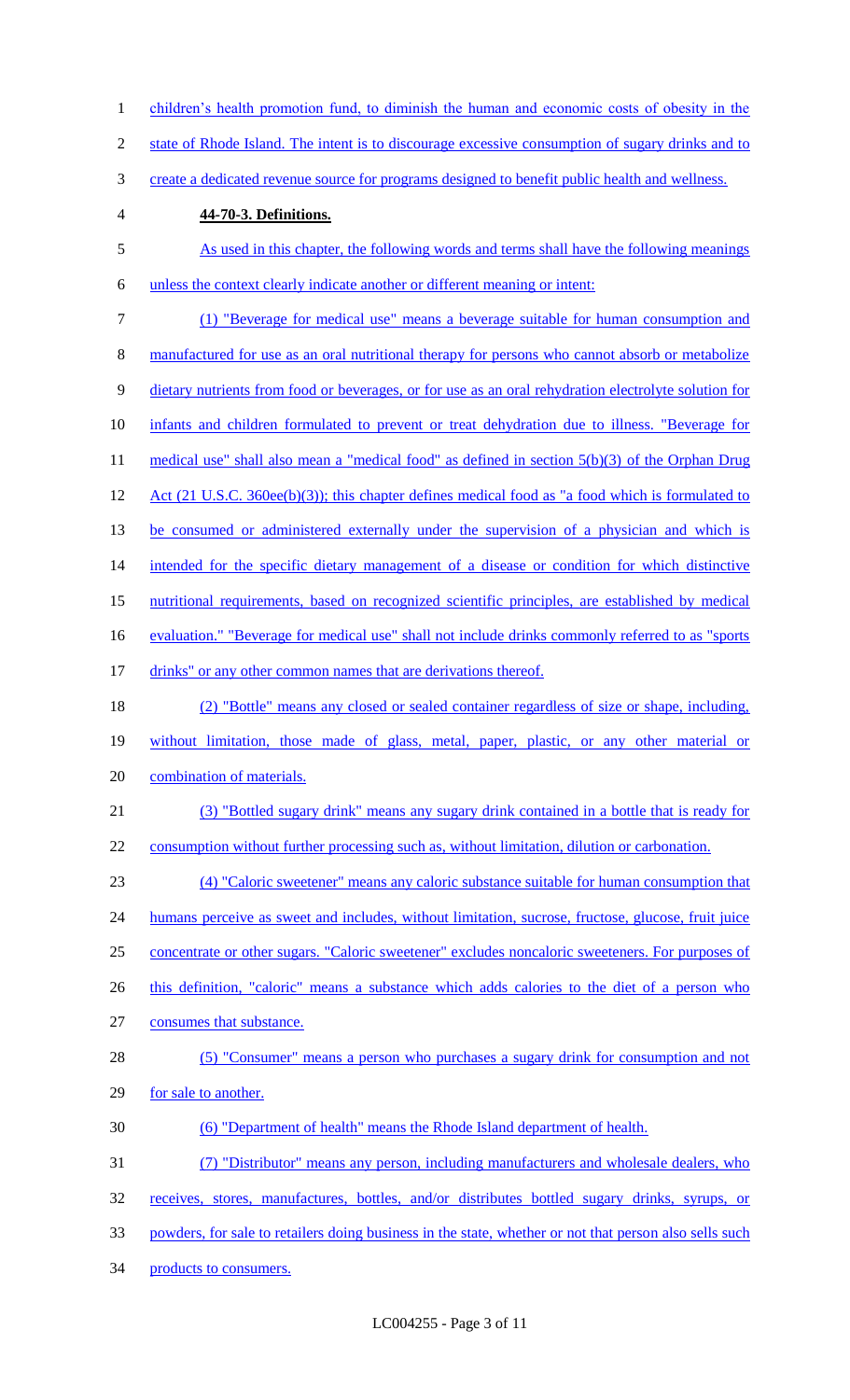| $\mathbf{1}$   | (8) "Division of taxation" means the Rhode Island division of taxation.                            |
|----------------|----------------------------------------------------------------------------------------------------|
| $\overline{2}$ | (9) "Fund" means the children's health promotion fund established pursuant to §44-70-8.            |
| 3              | (10) "Milk" means natural liquid milk regardless of animal or plant source or butterfat            |
| 4              | content; including natural milk concentrate, whether or not reconstituted; or dehydrated natural   |
| 5              | milk, whether or not reconstituted.                                                                |
| 6              | (11) "Natural fruit juice" means the original liquid resulting from the pressing of fruits, or     |
| $\tau$         | the liquid resulting from the dilution with water of dehydrated natural fruit juice.               |
| 8              | (12) "Natural vegetable juice" means the original liquid resulting from the pressing of            |
| 9              | vegetables, or the liquid resulting from the dilution with water of dehydrated natural vegetable   |
| 10             | juice.                                                                                             |
| 11             | (13) "Noncaloric sweetener" means any noncaloric substance suitable for human                      |
| 12             | consumption that humans perceive as sweet and includes, without limitation, aspartame,             |
| 13             | acesulfame-K, neotame, saccharin, sucralose, and stevia. "Noncaloric sweetener" excludes caloric   |
| 14             | sweeteners. For purposes of this definition, "noncaloric" means a substance that contains fewer    |
| 15             | than five $(5)$ calories per serving.                                                              |
| 16             | (14) "Person" means any natural person, partnership, cooperative association, limited              |
| 17             | liability company, corporation, personal representative, receiver, trustee, assignee, or any other |
| 18             | legal entity.                                                                                      |
| 19             | (15) "Place of business" means any place where sugary drinks, syrups, or powders are               |
| 20             | manufactured or received for sale in the state.                                                    |
| 21             | (16) "Powder" means any solid mixture of ingredients used in making, mixing, or                    |
| 22             | compounding sugary drinks by mixing the powder with any one or more other ingredients,             |
| 23             | including without limitation water, ice, syrup, simple syrup, fruits, vegetables, fruit juice,     |
| 24             | vegetable juice, carbonation, or other gas.                                                        |
| 25             | (17) "Retailer" means any person who sells or otherwise dispenses in the state a sugary            |
| 26             | drink to a consumer whether or not that person is also a distributor as defined in this section.   |
| 27             | (18) "Sale" means the transfer of title or possession for valuable consideration regardless        |
| 28             | of the manner by which the transfer is completed.                                                  |
| 29             | (19) "Sugary drink" means any nonalcoholic beverage, carbonated or noncarbonated,                  |
| 30             | which is intended for human consumption and contains any added caloric sweetener. As used in       |
| 31             | this definition, "nonalcoholic beverage" means any beverage that contains less than one-half of    |
| 32             | one percent (.5%) alcohol per volume.                                                              |
| 33             | (20) "Syrup" means a liquid mixture of ingredients used in making, mixing, or                      |
| 34             | compounding sugary drinks using one or more other ingredients including, without limitation,       |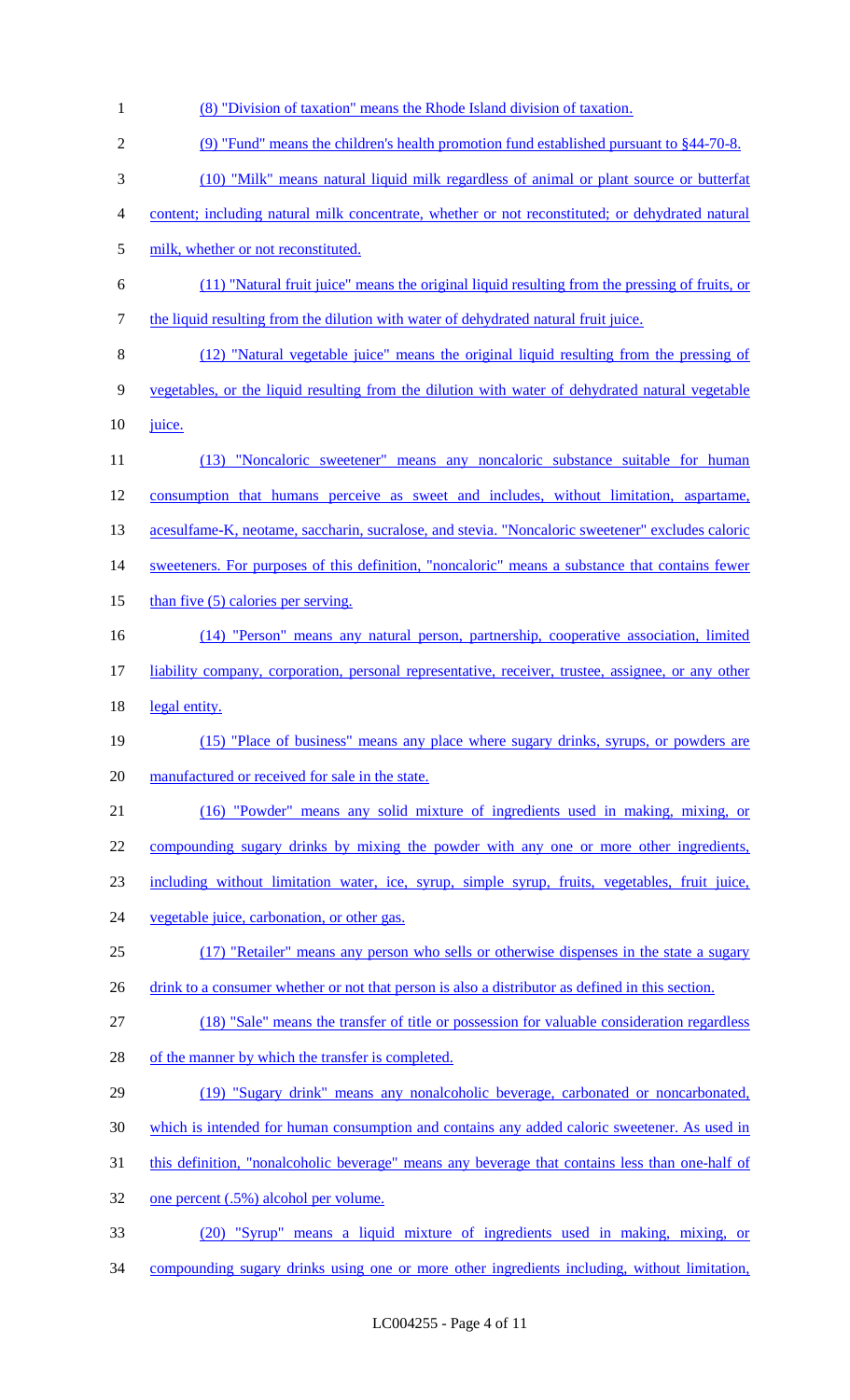- 1 water, ice, a powder, simple syrup, fruits, vegetables, fruit juice, vegetable juice, carbonation, or
- 2 other gas.
- 3 (21) "Tax administrator" means the tax administrator of the Rhode Island division of 4 taxation or authorized agents and employees.

 (22) "Water" means plain (nonflavored) or flavored with "natural fruit essence" (with no calories), or "natural flavor". The source of the water may be: artesian, mineral, spring, or well. The type may also include carbonated (sparkling, club, seltzer), still, distilled, or purified (distilled, demineralized, deionized, reverse osmosis).

#### 9 **44-70-4. License Required.**

34 fl. oz.) will not be taxed.

10 (a) Every distributor doing business in this state shall file with the division of taxation an 11 application for a license to engage in a business under this chapter, for each place of business 12 owned and operated by the distributor before the sooner of January 1, 2019 or a distributor's first 13 acts which constitute the doing of business in the state. An application for a license shall be filed 14 on forms to be furnished by the division of taxation for that purpose. An application must be 15 subscribed and sworn to by a person with legal authority to bind the business. The application 16 shall identify the owners of the applicant, the applicant's mailing address, the place of business to 17 which the license shall apply, and the nature of the business in which engaged, and any other 18 information the division of taxation may require for the enforcement of this chapter. 19 (b) Upon receipt of an application and any license fee hereafter provided for, the division 20 of taxation may issue to the applicant, for the place of business designated, a nonassignable 21 license, authorizing the sale of sugary drinks, syrups, and powders in the state. No distributor 22 shall sell any sugary drink, syrup or powder without first obtaining a license to do so under this 23 chapter. Licenses issued pursuant to this section shall expire on January 31 of each year and may 24 be renewed annually. 25 (c) A license cannot be transferred, and shall at all times be prominently displayed in a 26 distributor's place of business. The division of taxation may refuse to issue a license to any 27 person previously convicted of violations of this chapter under such procedures as the division of 28 taxation may establish by regulation. 29 **44-70-5. Tax Imposed.** 30 (a) There is hereby imposed an excise tax on every distributor for the privilege of selling 31 the products governed by this chapter in the state. 32 (1) The tax shall be calculated using the following tiered system. 33 (i) Tier 1: Beverages with less than five grams (5g) of sugar per twelve fluid ounces (12

LC004255 - Page 5 of 11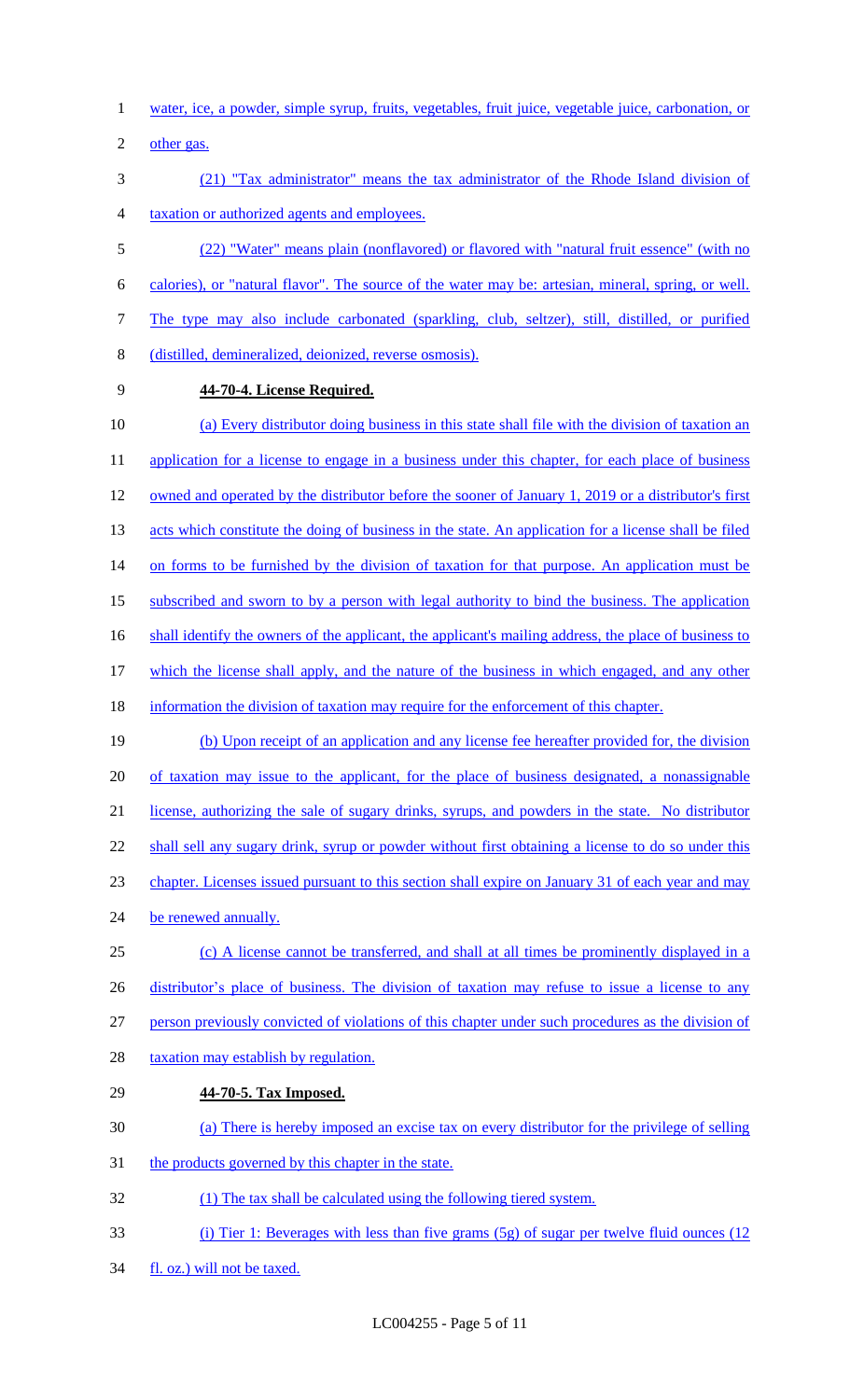(ii) Tier 2: Beverages with more than five grams (5g) but less than twenty grams (20g) of sugar per twelve fluid ounces (12 fl. oz.) will be taxed at a rate of one cent (\$0.01) per ounce. 3 (iii) Tier 3: Beverages with twenty grams (20g) of sugar or more per twelve fluid ounces (12 fl. oz.) will be taxed at a rate of two cents (\$0.02) per ounce. (2) Syrups and powders sold or offered for sale to a retailer for sale in the state to a consumer, either as syrup or powder or as a sugary drink derived from that syrup or powder, are 7 taxable. (i) Syrups and powders shall be taxed using the following tiered system. (A) Tier 1: If the beverages made from the syrup or powder have less than five grams (5g) of sugar per twelve fluid ounces (12 fl. oz.), the syrup or powder will not be taxed. 11 (B) Tier 2: If the beverages made from the syrup or powder have more than five grams (5g) but less than twenty grams (20g) of sugar per twelve fluid ounces (12 fl. oz.), the syrup or 13 powder will be taxed at a rate equal to one cent (\$0.01) per ounce for each gallon of sugary drink 14 produced from that syrup or powder. (C) Tier 3: If the beverages made from the syrup or powder have twenty grams (20g) of 16 sugar or more per twelve fluid ounces (12 fl. oz.), the syrup or powder will be taxed at a rate 17 equal to two cents (\$0.02) per ounce for each gallon of sugary drink produced from that syrup or 18 powder. (ii) For purposes of calculating the tax, the volume of sugary drinks produced from syrups or powders shall be the larger of: (A) The largest volume resulting from use of the syrups or powders according to any manufacturer's instructions; or (B) The volume actually produced by the retailer, as reasonably determined by the tax 24 administrator; (3) The tax amounts set forth in this section shall be adjusted annually by the tax 26 administrator in proportion with the Consumer Price Index: All Urban Consumers for All Items for the Northeast Region Statistical Area as reported by the United States Bureau of Labor 28 Statistics or any successor to that index. (4) Manufacturers, bottlers, wholesalers, or distributors shall add the amount of the tax 30 imposed by this section to the retail price of sugary drinks. (b) A retailer who sells bottled sugary drinks, syrups, or powders in the state to a consumer, on which the tax imposed by this section has not been paid by a distributor, is liable for the tax imposed in subsection (a) of this section at the point of sale to a consumer. (c) The taxes imposed by this section are in addition to any other taxes that may apply to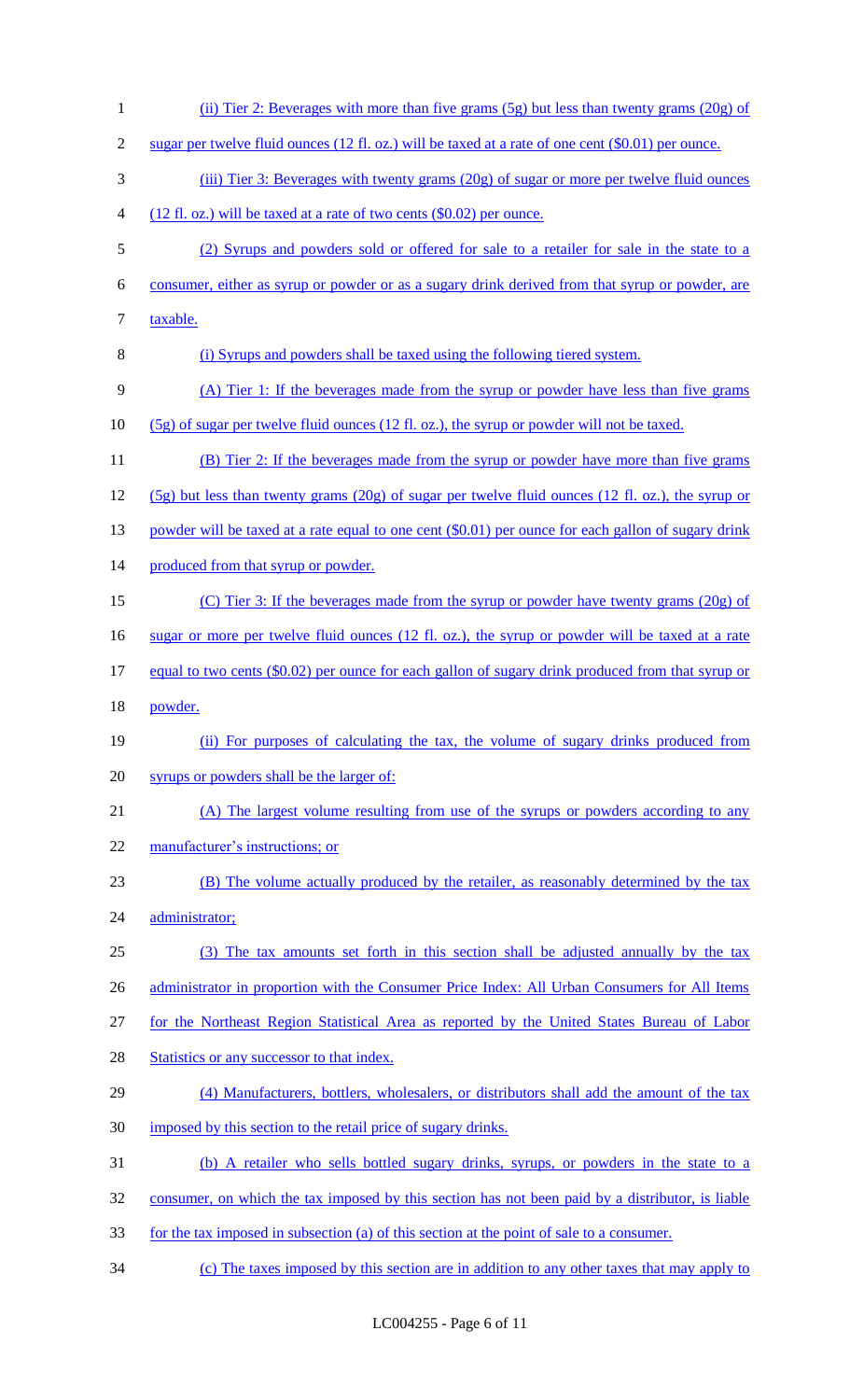- 1 persons or products subject to this chapter.
- 2 **44-70-6. Report of sales and tax remittances.** 3 Any distributor or retailer liable for the tax imposed by this chapter shall, on or before the 4 twentieth day of every month, return to the tax administrator under oath of a person with legal 5 authority to bind the distributor or retailer, a statement containing their name and place of 6 business, the quantity of sugary drinks, syrups, and powders subject to the excise tax imposed by 7 this chapter sold or offered for sale in the preceding month, and any other information required by 8 the tax administrator, along with the tax due. 9 **44-70-7. Records of Distributors.** 10 Every distributor, and every retailer subject to this chapter, shall maintain for not less 11 than two (2) years accurate records, showing all transactions that gave rise, or may have given 12 rise, to tax liability under this chapter. All records are subject to inspection by the tax 13 administrator at all reasonable times during normal business hours. 14 **44-70-8. Establishment of the Children's Health Promotion Fund.** 15 There shall be established and set up a separate fund to be known as the children's health 16 promotion fund. The department of health shall administer the fund. The fund shall consist of 17 revenues from the state generated by the tax imposed by chapter 70 of title 44. The fund shall be 18 expended first for the implementation, administration, enforcement and evaluation of chapter 70 19 of title 44. Unexpended balances shall be allocated in a proportion to be determined by the 20 director of the department of health in consultation with other agency heads. Qualifying programs 21 and initiatives funded under chapter 70 of title 44 shall include, but not be limited to: 22 (1) Investments in biking, walking and outdoor recreation; 23 (2) Investments in safe routes to schools; 24 (3) Efforts to promote more frequent, effective physical education in schools; 25 (4) Initiatives that promote access to healthy foods, especially in underserved 26 communities; 27 (5) Programs that significantly increase Supplemental Nutrition Assistance Program 28 (SNAP) benefits when used to purchase fruits and vegetables; 29 (6) Initiatives that promote good nutrition, physical activity, and limited screen time in 30 early childcare settings and out-of-school programs; 31 (7) Efforts to promote and achieve health equity; 32 (8) Programs that help children achieve a healthy weight; 33 (9) Development and promotion of materials that educate children, families and citizens 34 about the health effects of consuming sugary drinks and promote the consumption of tap water;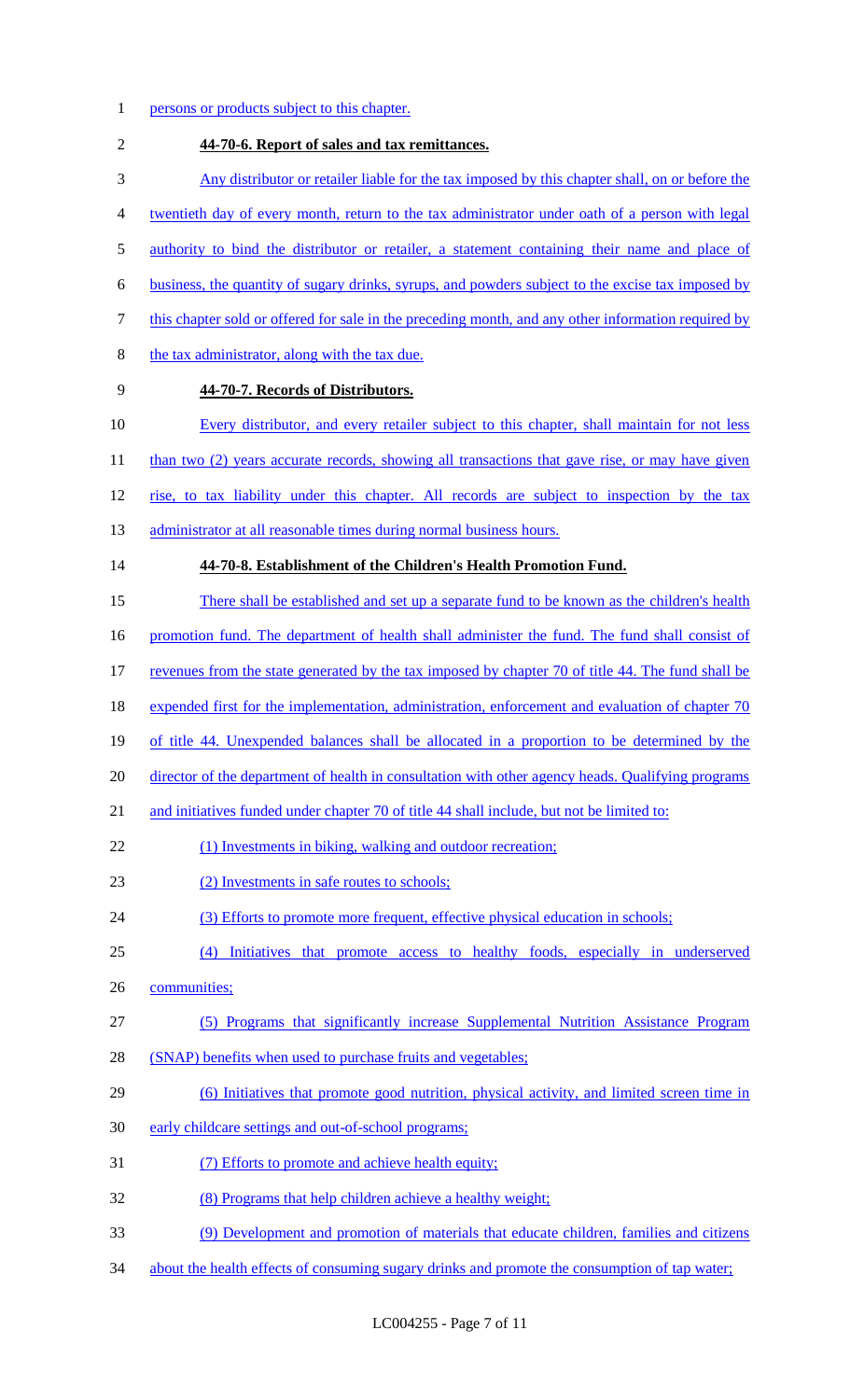| $\mathbf{1}$   | (10) Other evidence-based methods of improving children's health and wellness in areas                   |
|----------------|----------------------------------------------------------------------------------------------------------|
| $\overline{2}$ | including, but not limited to, nutrition, physical activity, access to health care and oral care.        |
| 3              | 44-70-9. Exemptions.                                                                                     |
| 4              | The following shall be exempt from the tax imposed by this chapter:                                      |
| 5              | (1) Bottled sugary drinks, syrups, and powders sold to the United States government and                  |
| 6              | <b>American Indian Tribal governments;</b>                                                               |
| 7              | (2) Bottled sugary drinks, syrups, and powders sold by a distributor to another distributor              |
| 8              | that holds a license issued pursuant to chapter, if the sales invoice clearly indicates that the sale is |
| 9              | exempt. If the sale is to a person who is both a distributor and a retailer, the sale shall also be tax  |
| 10             | exempt and the tax shall be paid when the purchasing distributor/retailer resells the product to a       |
| 11             | retailer or a consumer. This exemption does not apply to any other sale to a retailer;                   |
| 12             | (3) Beverages sweetened solely with noncaloric sweeteners;                                               |
| 13             | (4) Beverages consisting of one hundred percent (100%) natural fruit or vegetable juice                  |
| 14             | with no added caloric sweetener;                                                                         |
| 15             | (5) Beverages in which milk, or soy, rice, or similar milk substitute, is the primary                    |
| 16             | ingredient or the first listed ingredient on the label of the beverage;                                  |
| 17             | (6) Coffee or tea without added caloric sweetener;                                                       |
| 18             | (7) Infant formula;                                                                                      |
| 19             | (8) Beverages for medical use;                                                                           |
| 20             | (9) Water without any caloric sweeteners.                                                                |
| 21             | 44-70-10. Penalties.                                                                                     |
| 22             | (a) Any person subject to the provisions of this chapter who fails to pay the entire amount              |
| 23             | of tax imposed by this chapter by the date that payment is due, fails to submit a report or maintain     |
| 24             | records required by this chapter, or violates any other provision of this chapter, or rules and          |
| 25             | regulations promulgated by the division of taxation for the enforcement of this chapter, shall be        |
| 26             | guilty of a misdemeanor and shall also be liable for the amount of the tax that may be due and a         |
| 27             | penalty equal to fifty percent (50%) of the tax due. The division of taxation, or its duly authorized    |
| 28             | representative, may determine the amount due in the event of any payment or underpayment that            |
| 29             | may come to its attention and demand payment of all such taxes and penalties. Interest shall             |
| 30             | accrue on non- or under-payment of tax at a rate of twelve percent (12%) per annum from the              |
| 31             | date the tax was due until paid. For good reason shown the division of taxation may waive all or         |
| 32             | any part of the penalties imposed, but shall have no power to waive interest.                            |
| 33             | (b) All administrative provisions of chapter 18 of title 44 including those which provide                |
| 34             | for the apportionment of economic activity between that within the tax jurisdiction of the state         |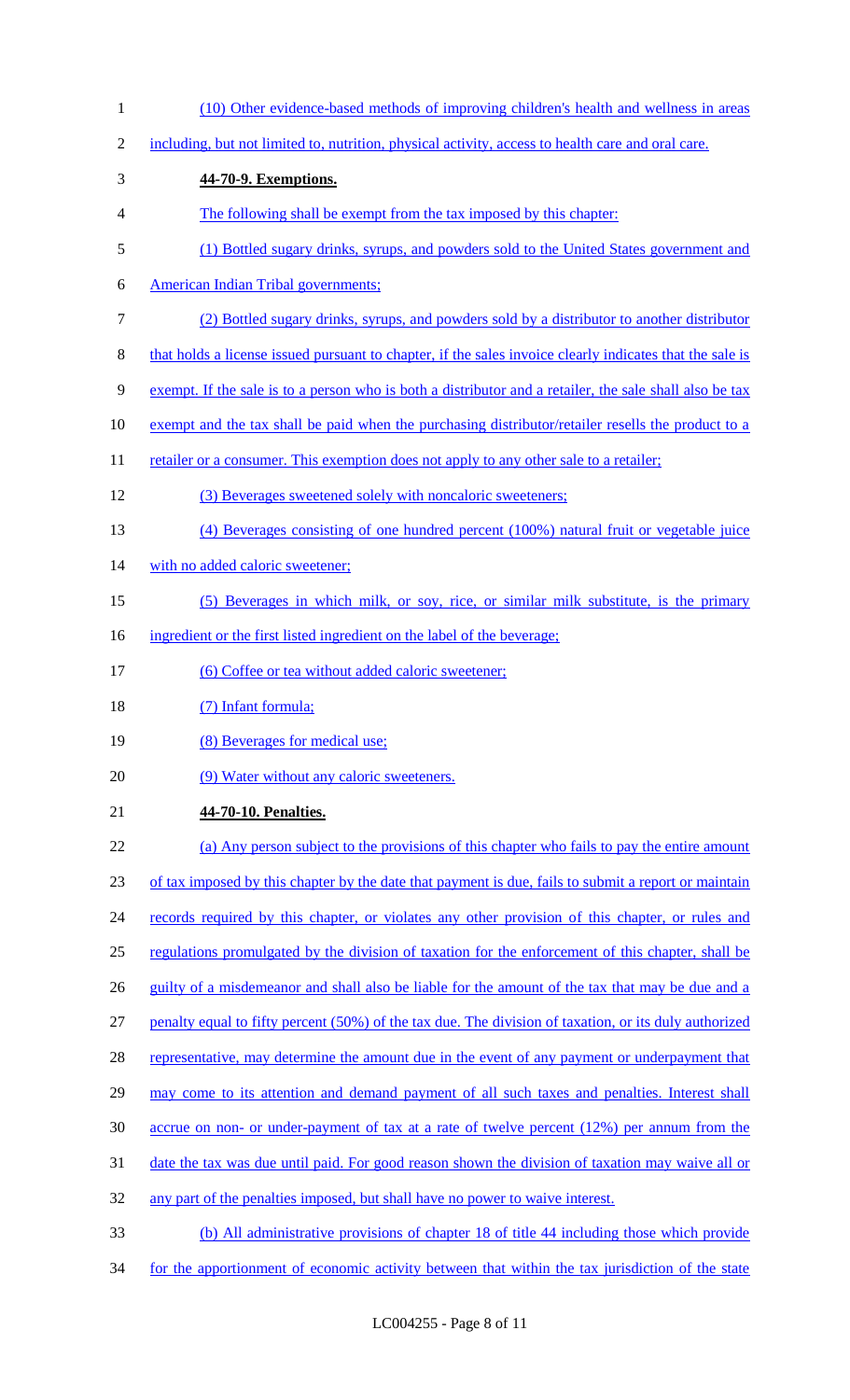1 and such activity outside that jurisdiction, which fix damages, penalties and interest for nonpayment of taxes and for noncompliance with the provisions of said chapter, and all other requirements and duties imposed upon taxpayers, shall apply to all persons liable for taxes under the provisions of this chapter, and the division of taxation shall exercise all the power and 5 authority and perform all the duties with respect to taxpayers under this chapter as are provided in chapter 18 of title 44, except in the event of a conflict, and then the provisions of this chapter 7 shall control. **44-70-11. Unpaid Taxes a Debt.** All taxes and penalties imposed under the provisions of this chapter remaining due and

10 unpaid shall constitute a debt to the state, which may be collected from the person owing same by 11 suit or otherwise.

- 12 **44-70-12. Records of the division of taxation.**
- 13 At the end of each month, the state auditor shall carefully check the books and records of 14 the tax administrator and their accounts with any bank or banks, and shall verify the amounts

15 collected pursuant to this chapter and paid into the children's health promotion fund. Any duty

16 herein required of the state auditor may be performed by any duly trained clerk in that office,

17 designated by the state auditor for that purpose.

### 18 **44-70-13. Exercise of Powers and Duties.**

19 Whenever in this chapter any reference is made to any power or duty of the tax 20 administrator the reference is construed to mean that the power or duty shall be exercised by the

21 tax administrator, under the supervision and direction of the director of revenue.

22 **44-70-14. Rules and Regulations.**

23 The tax administrator is hereby empowered to make such rules and regulations, and

24 provide such procedural measures, in cooperation with the state auditor, as may be reasonably

25 necessary to accomplish the purposes of this chapter.

26 **44-70-15. Severability.**

27 If any provision of this chapter, any rule or regulation made under this chapter, or the

28 application of this chapter to any person or circumstance is held invalid by any court of

- 29 competent jurisdiction, the remainder of the chapter, rule, or regulation, and the application of the
- 30 provision to other persons or circumstances shall not be affected. The invalidity of any section or
- 31 sections or parts of any section of this chapter shall not affect the validity of the remainder of the
- 32 chapter.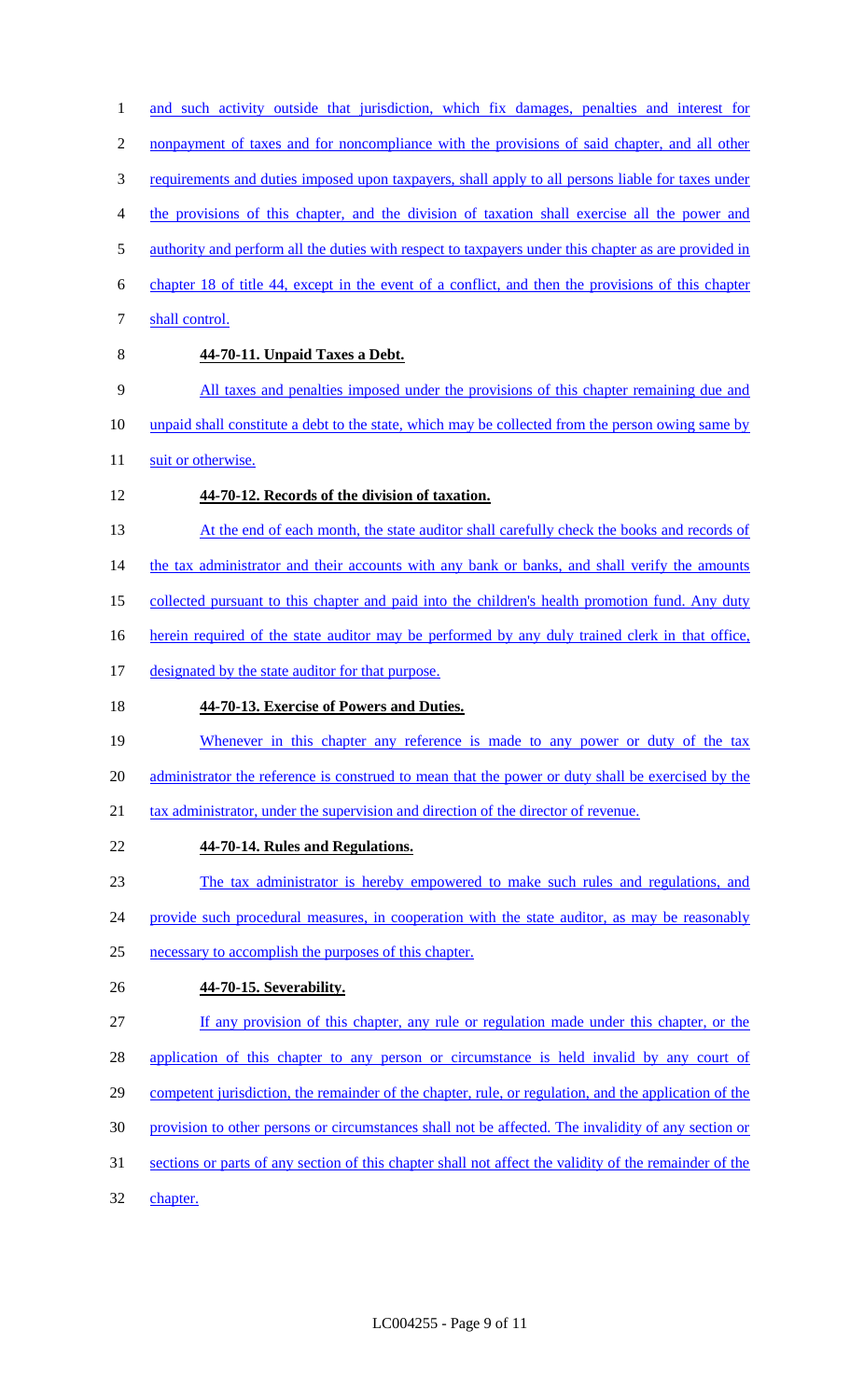1 SECTION 2. This act shall take effect on January 1, 2019.

#### $=$ LC004255 ========